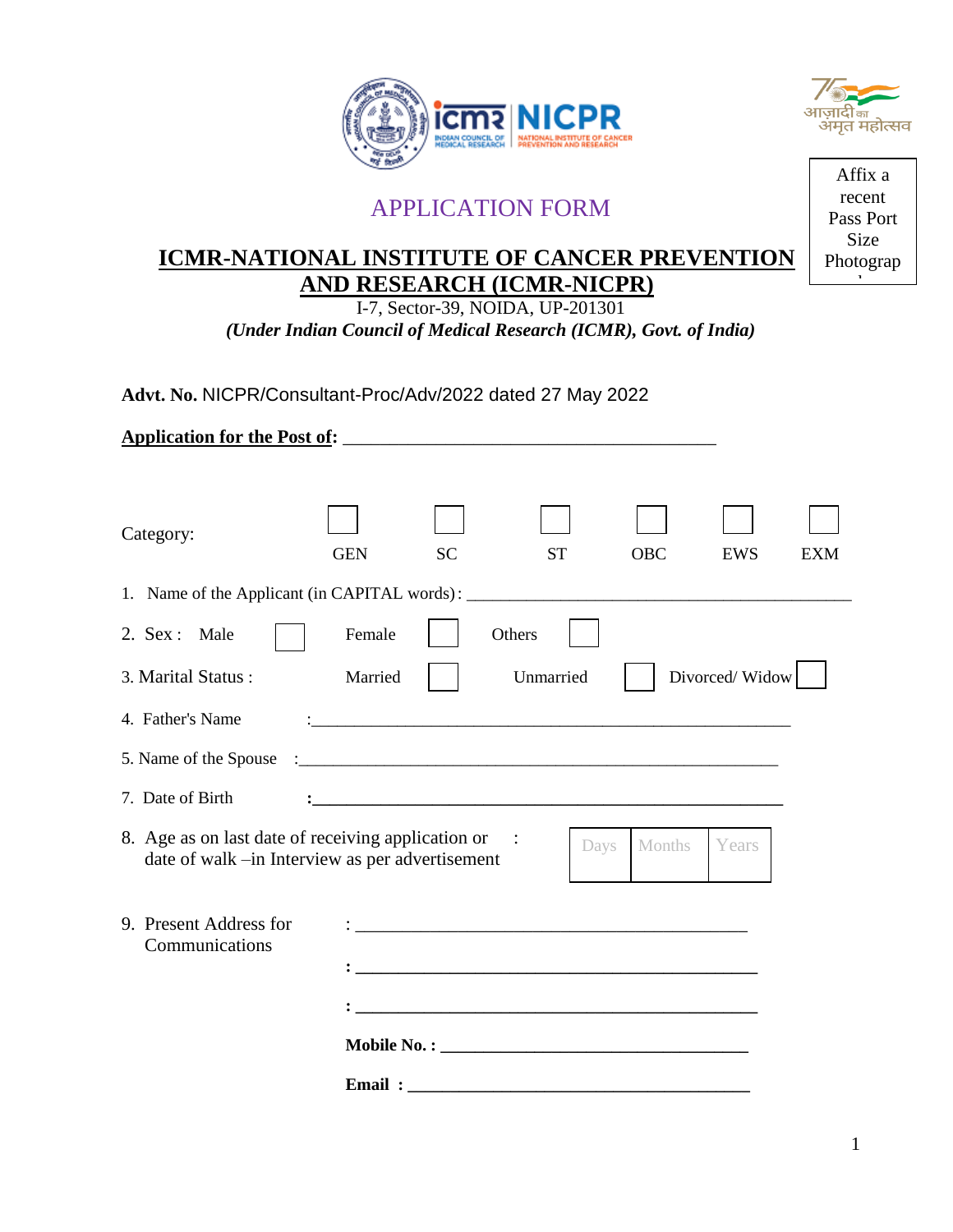|                 | $\mathbf{C}$ . The contract of the contract of the contract of the contract of the contract of the contract of the contract of the contract of the contract of the contract of the contract of the contract of the contract of th |
|-----------------|-----------------------------------------------------------------------------------------------------------------------------------------------------------------------------------------------------------------------------------|
|                 | Telephone No.                                                                                                                                                                                                                     |
|                 |                                                                                                                                                                                                                                   |
| 11. Nationality |                                                                                                                                                                                                                                   |

**12. Educational Qualification:** (Enclose attested photocopies of degree/diploma certificates & mark sheets)

| <b>Examination</b>                                      | <b>Subjects</b> | <b>Board/Council/University</b> | $\frac{0}{0}$<br><b>Division</b> | Month &<br>Year of<br><b>Passing</b> |
|---------------------------------------------------------|-----------------|---------------------------------|----------------------------------|--------------------------------------|
| $X^{th}$<br>(HSC)                                       |                 |                                 |                                  |                                      |
| XII <sup>th</sup><br>(HSSC)                             |                 |                                 |                                  |                                      |
| Diploma (please mention<br>duration one year/two years) |                 |                                 |                                  |                                      |
| Degree                                                  |                 |                                 |                                  |                                      |
| <b>Post Graduation</b>                                  |                 |                                 |                                  |                                      |
| Others (M.Phil/Ph.D)                                    |                 |                                 |                                  |                                      |

**\_\_\_\_\_\_\_\_\_\_\_\_\_\_\_\_\_\_\_\_\_\_\_\_\_\_\_\_\_\_\_\_\_\_\_\_\_\_\_\_\_\_\_\_\_\_\_\_\_\_\_\_\_\_\_\_\_\_\_\_\_\_\_\_\_\_\_\_\_\_\_\_\_\_\_\_\_\_\_\_\_\_\_\_\_\_**

**\_\_\_\_\_\_\_\_\_\_\_\_\_\_\_\_\_\_\_\_\_\_\_\_\_\_\_\_\_\_\_\_\_\_\_\_\_\_\_\_\_\_\_\_\_\_\_\_\_\_\_\_\_\_\_\_\_\_\_\_\_\_\_\_\_\_\_\_\_\_\_\_\_\_\_\_\_\_\_\_\_\_\_\_\_\_**

\_\_\_\_\_\_\_\_\_\_\_\_\_\_\_\_\_\_\_\_\_\_\_\_\_\_\_\_\_\_\_\_\_\_\_\_\_\_\_\_\_\_\_\_\_\_\_\_\_\_\_\_\_\_\_\_\_\_\_\_\_\_\_\_\_\_\_\_\_\_\_\_\_\_\_\_\_

#### **13. Current Activities:**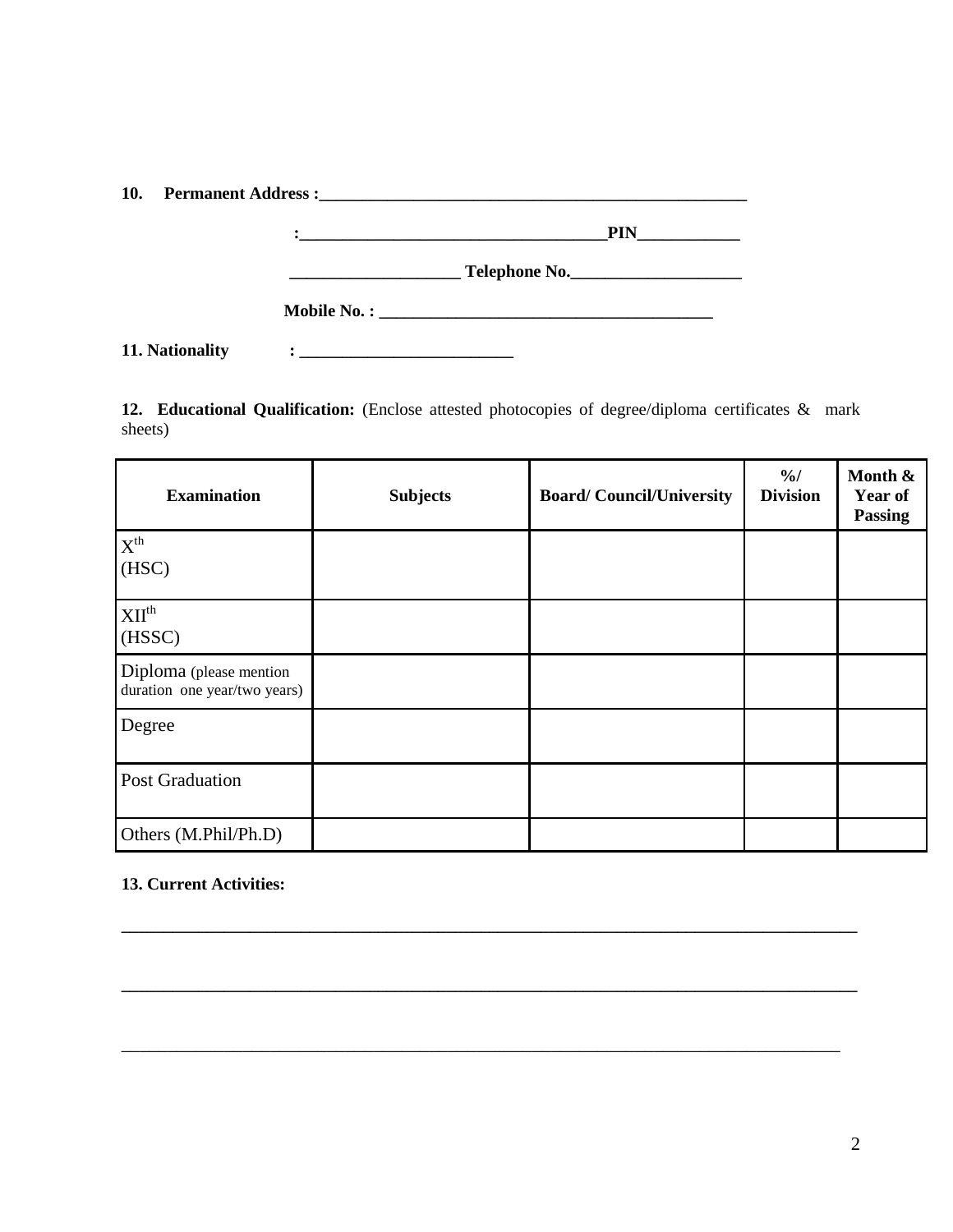**14. Experience:** (please enclose self certified copies of Work Experience Certificates)

| Name of the                                                   | <b>Status of</b>                                                                                        | Name of | Whether | <b>Period</b> |                                              | <b>Scale of</b>          |  |
|---------------------------------------------------------------|---------------------------------------------------------------------------------------------------------|---------|---------|---------------|----------------------------------------------|--------------------------|--|
| Organization/<br><b>Institution where</b><br>worked and Place | the Post<br>permanent<br>Organization<br>/contractual<br>held<br>(Central/State/<br>Autonomous/<br>PSU) |         | From    | To            | Pay &<br><b>Gross</b><br>Pay<br><b>Drawn</b> | <b>Nature of</b><br>Work |  |
|                                                               |                                                                                                         |         |         |               |                                              |                          |  |
|                                                               |                                                                                                         |         |         |               |                                              |                          |  |
|                                                               |                                                                                                         |         |         |               |                                              |                          |  |
|                                                               |                                                                                                         |         |         |               |                                              |                          |  |
|                                                               |                                                                                                         |         |         |               |                                              |                          |  |

(Use separate sheet if space is inadequate)

#### **15. Knowledge of computer applications, if any, please attach certificate/diploma/degree: \_\_\_\_\_\_\_\_\_\_\_\_\_\_\_\_\_\_\_\_\_\_\_\_\_\_\_\_\_\_\_\_\_\_\_\_\_\_\_\_\_\_\_\_\_\_\_\_\_\_\_\_\_\_\_\_\_\_\_\_\_\_\_\_\_\_\_\_\_\_\_\_**

#### **16. Details of publications with impact factor and authorship details, if any:**

### **17. Name and address of two referees well known with the applicant's work :**

| <b>Name</b> | <b>Occupation or Position</b> | Address with telephone No. & e-mail |
|-------------|-------------------------------|-------------------------------------|
|             |                               |                                     |
| ി<br>۷.     |                               |                                     |

**\_\_\_\_\_\_\_\_\_\_\_\_\_\_\_\_\_\_\_\_\_\_\_\_\_\_\_\_\_\_\_\_\_\_\_\_\_\_\_\_\_\_\_\_\_\_\_\_\_\_\_\_\_\_\_\_\_\_\_\_\_\_\_\_\_\_\_\_\_\_\_\_\_\_\_\_\_\_\_\_\_\_\_\_\_ \_\_\_\_\_\_\_\_\_\_\_\_\_\_\_\_\_\_\_\_\_\_\_\_\_\_\_\_\_\_\_\_\_\_\_\_\_\_\_\_\_\_\_\_\_\_\_\_\_\_\_\_\_\_\_\_\_\_\_\_\_\_\_\_\_\_\_\_\_\_\_\_\_\_\_\_\_\_\_\_\_\_\_\_\_ \_\_\_\_\_\_\_\_\_\_\_\_\_\_\_\_\_\_\_\_\_\_\_\_\_\_\_\_\_\_\_\_\_\_\_\_\_\_\_\_\_\_\_\_\_\_\_\_\_\_\_\_\_\_\_\_\_\_\_\_\_\_\_\_\_\_\_\_\_\_\_\_\_\_\_\_\_\_\_\_\_\_\_\_\_ \_\_\_\_\_\_\_\_\_\_\_\_\_\_\_\_\_\_\_\_\_\_\_\_\_\_\_\_\_\_\_\_\_\_\_\_\_\_\_\_\_\_\_\_\_\_\_\_\_\_\_\_\_\_\_\_\_\_\_\_\_\_\_\_\_\_\_\_\_\_\_\_\_\_\_\_\_\_\_\_\_\_\_\_\_\_**